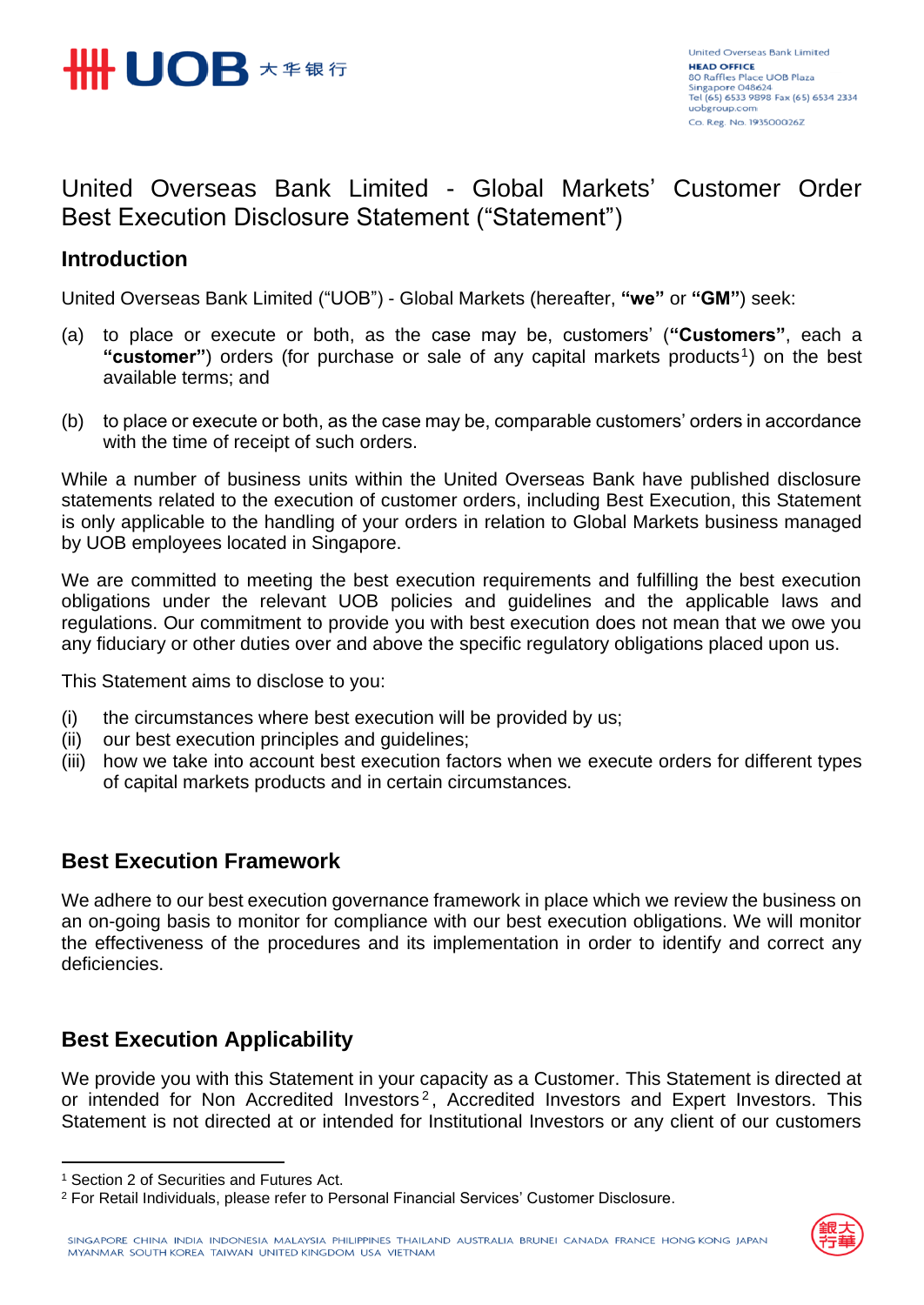

United Overseas Bank Limited **HEAD OFFICE EXAMPLE STATE:**<br>
80 Raffles Place UOB Plaza<br>
Singapore 048624 Tel (65) 6533 9898 Fax (65) 6534 2334 uobgroup.com Co. Reg. No. 193500026Z

and should not be considered for such persons. Where the best execution obligation applies, when executing orders or quotes, we will take all sufficient steps to obtain the best possible outcome for our customers. In doing so, we will take into account execution factors such as price, costs, speed, likelihood of execution and settlement, size, nature or any other consideration relevant to the placement and/or execution of an order.

#### Principal Trading

Best execution obligation is applicable when we act in a principal capacity AND you are legitimately relying on us to protect your interest in relation to the execution of a transaction. When assessing whether the Customer places legitimate reliance on us to provide best execution, we consider the following four key factors:

- 1. Which party initiates the transaction?
- 2. Is it the common market practice or convention that the Customer is able to "shop around" for such asset class, product or transaction type?
- 3. Within the relevant market where pricing is sourced or transaction is executed, is there a reasonable level of price transparency?
- 4. Is there any information provided by us to the Customer on the execution terms and conditions or any agreement with the Customer?

Subject to any separate agreement with or specific arrangement for our Customer where our Customer is deemed to have placed legitimate reliance on us to provide best execution, where our consideration of the above factors lead us to conclude that the Customer is not legitimately relying on us, then best execution will usually not apply.

# **Best Execution Factors**

Where best execution applies to your transaction, we will consider a range of factors when determining the best outcome for you. Please note that certain factors may be prioritized over others in accordance with your specific instructions and/or the then prevailing market conditions, aiming at fulfilling our best execution obligations to you. Key best execution factors include the following:

- (a) Price
- (b) Costs payable by Customer as result of the execution
- (c) Speed of execution and settlement
- (d) Likelihood of execution and settlement
- (e) Size on the transaction
- (f) Nature of transaction
- (g) Other considerations that are relevant to execution of the order

Their relative importance may vary, taking into account the following criteria:

- (a) Types of the customers, including the categorization of customer such as retail or otherwise.
- (b) Types of capital market products (eg asset class) that are the subject of that order.
- (c) Characteristics of the execution venues or brokers to which that order can be directed.
- (d) Characteristics of the customer order (eg order size or type).

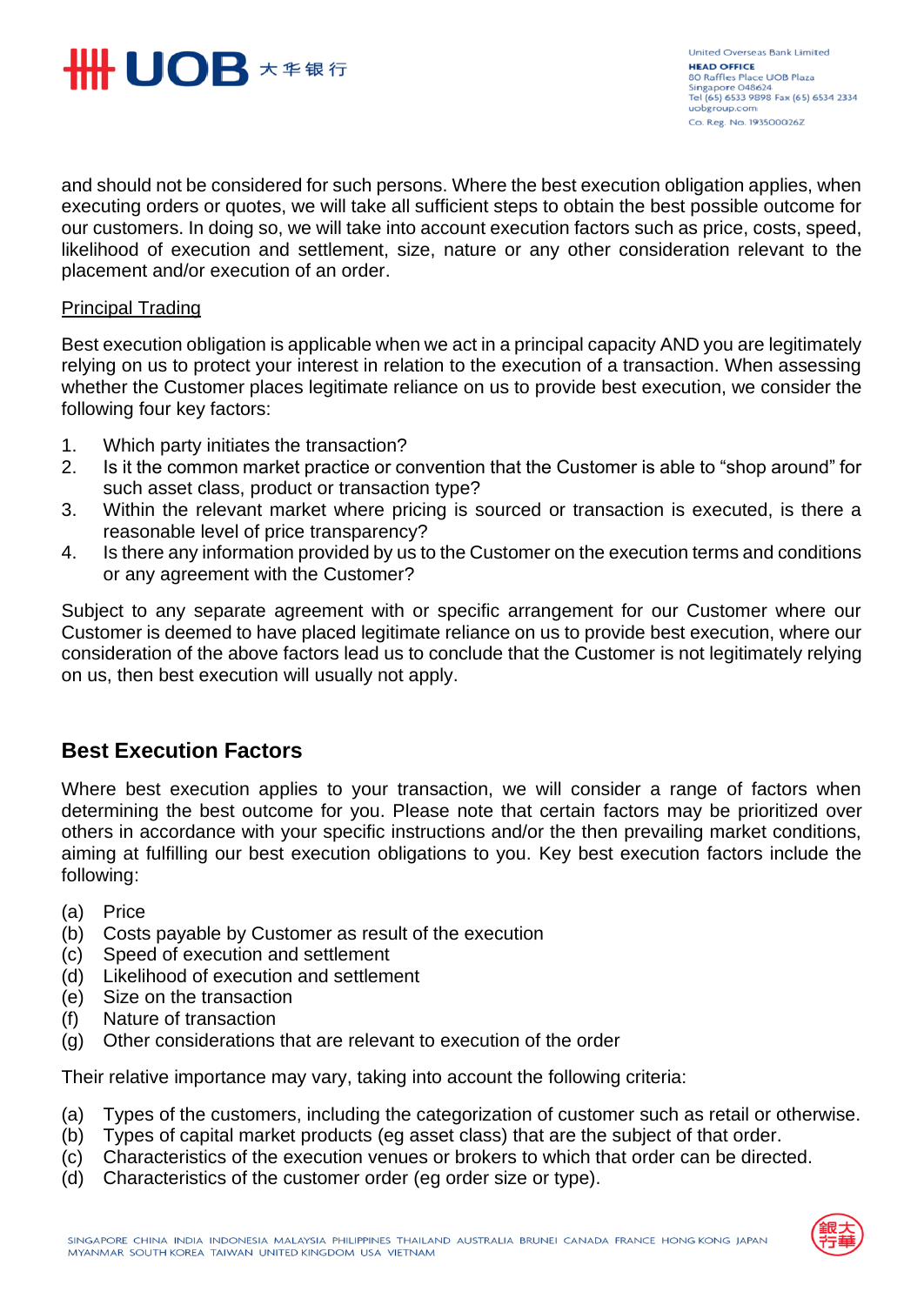

United Overseas Bank Limited **HEAD OFFICE EXAMPLE STATE:**<br>
80 Raffles Place UOB Plaza<br>
Singapore 048624 Tel (65) 6533 9898 Fax (65) 6534 2334 uobgroup.com Co. Reg. No. 193500026Z

Generally, we consider the most important best execution factor for our Customers to be the price. There may be circumstances where the more important best execution factor is not price and therefore price is no longer the dominant factor. The above best execution factors indicate the importance of exercising appropriate judgment in the best interests of the Customer given the differing needs and requirements of each Customer and each transaction of the same Customer.

During the trading process when applying consideration to each best execution factor, we will use our experience and expertise to achieve the best balance across the full range of factors where a degree of conflict exists between one factor and another. Overall, this may mean that GM does not always achieve the best price for every Customer transaction, but the best result that can be reasonably expected given the information available during the execution process.

We follow your specific instructions when we undertake a transaction and you therefore acknowledge that your specific instructions may prevent GM from taking the steps that it has designed and implemented as disclosed to you in this Statement to obtain the best possible result for the execution of your order from an objective perspective. When we place and/or execute an order following your specific instructions, it would be regarded as having satisfied best execution obligations only in respect of the part or aspect of the order to which your instructions relate.

Please note that market conditions, regulatory limitations, risk thresholds and our infrastructure and processes may also affect the execution outcomes.

#### **Execution Venues**

GM uses one or more of the following venues ("Execution Venues") when executing a Customer's transaction:

- recognized exchanges;
- UOB and its affiliates where we internalize the orders (the "Internal Venue");
- market makers and third party liquidity providers.

We endeavor to choose the Execution Venue in order to achieve the best possible result for you. Subject to your specific instructions, we may adopt the usual practice as follows:

- We may choose to execute the order or part of the order from our own principal book where we have concluded that the Internal Venue provides you with best execution. In such a case, we will treat our principal book as an Execution Venue.
- In respect of certain products, we may choose a third-party broker when executing your orders. Where best execution is applicable to your products, we will ensure that the chosen brokers provide the appropriate level of experience and expertise when executing in the market, thus, we may be satisfied that best execution is being met on a consistent basis and any conflicts are managed appropriately.